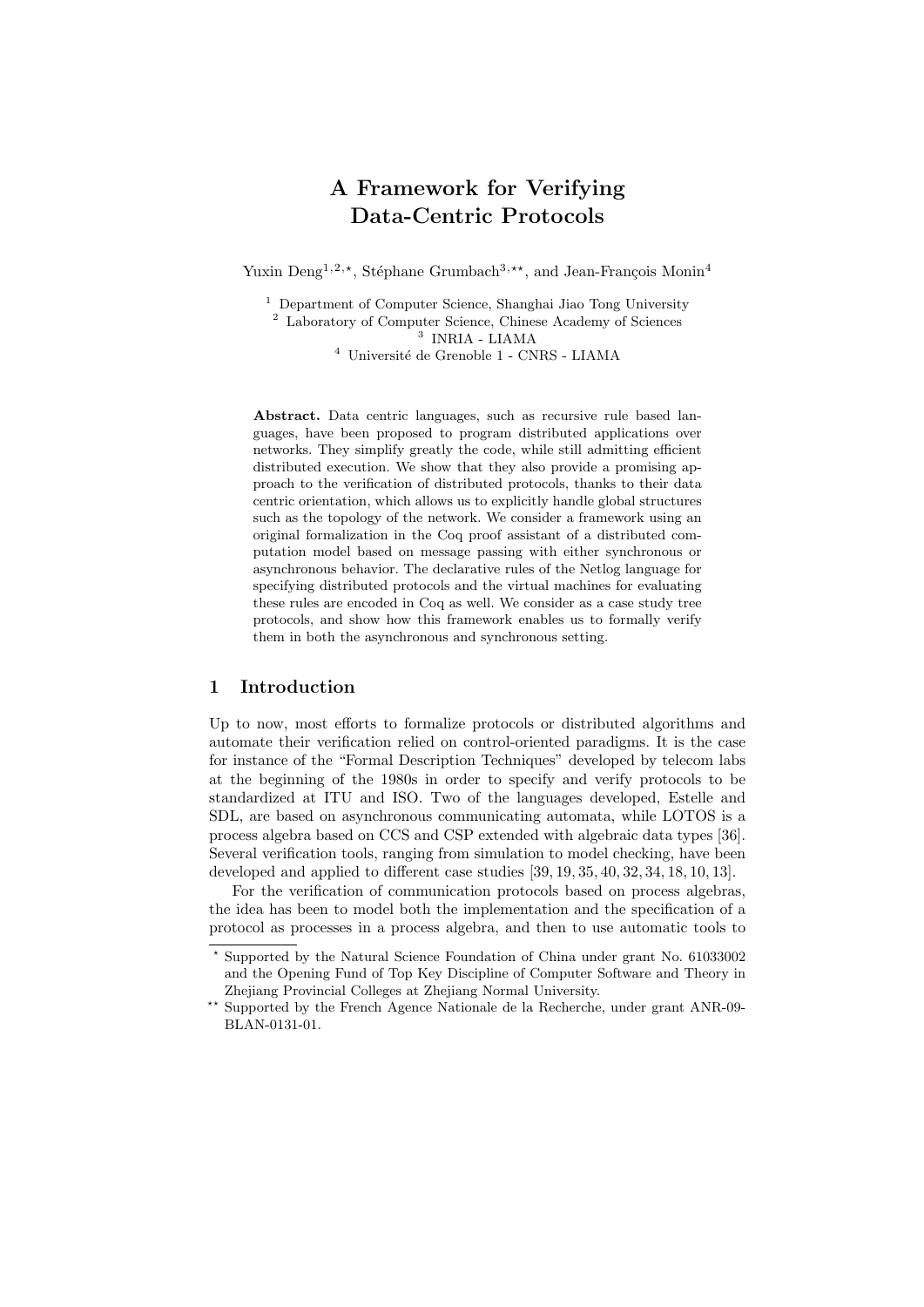check whether the former is a refinement of the latter or if they are behaviorally equivalent [6, 33]. Examples include the Concurrency Workbench [6], which is a verification tool based on CCS, FDR [33] which is based on CSP [17], ProVerif [2] which is based on the applied pi calculus [1]. Other approaches include input/output automata [27], or Unity and TLA, which combine temporal logic and transition-based specification [4, 20], and may rely as well on proof assistant technology [31, 16, 5, 21].

The common feature of all these approaches is their focus on control, in particular on how to deal with behaviors in a distributed framework. Typical issues include non-determinism, deadlock freedom, stuttering, fairness, distributed consensus and, more recently, mobility. Data is generally considered as an abstract object not really related to the behavior. If this is relevant for many low-level protocols, such as transport protocols, it does not suit the needs of applications which aim at building up distributed global information, such as topological information on the network (in a physical or a virtual sense), e.g. routing tables. Such protocols are qualified as *data-centric* in the sequel. Correctness proofs of data-centric protocols are even more complex than those for control-centric protocols.

Data-centric rule-based languages have been recently proposed to program network protocols and distributed applications [25, 24, 23]. This approach benefits from reasonably efficient implementations, by using methods developed in the field of databases for recursive languages à la Datalog. Programs are expressed at a very high level, typically two orders of magnitude shorter than code written in usual imperative languages.

Our claim is that this framework is promising not only for the design of distributed algorithms, but for their verification as well. Up to now, only a few partial results have been demonstrated. In [37], a declarative network verifier (DNV) was presented. Specifications written in the Network Datalog query language are mapped into logical axioms, which can be used in theorem provers like PVS to validate protocol correctness. The reasoning based on DNV is for Datalog specifications of (eventually distributed) algorithms, but not for distributed versions of Datalog such as the one proposed in this paper. In other words, only the highly abstract centralized behaviour of a network is considered. Therefore, deep subtleties on message passing, derivation of local facts and their relationship with the intended global behaviour are absent in [37].

In the present paper, we go one essential step further. We show that it is indeed feasible to reason about the distributed behaviour of individual nodes which together yield some expected global behaviour of the whole network. We consider the Netlog language [14], which relies on deductive rules of the form head  $\leftarrow$  body, which are installed on each node of the distributed system. The rules allow to derive new facts of the form "head", if their body is satisfied locally on the node. The facts derived might then be stored locally on the node or sent to other nodes in the network depending upon the rule.

Netlog admits a fixpoint semantics which interleaves local computation on the nodes and communication between neighboring nodes. On each node, a local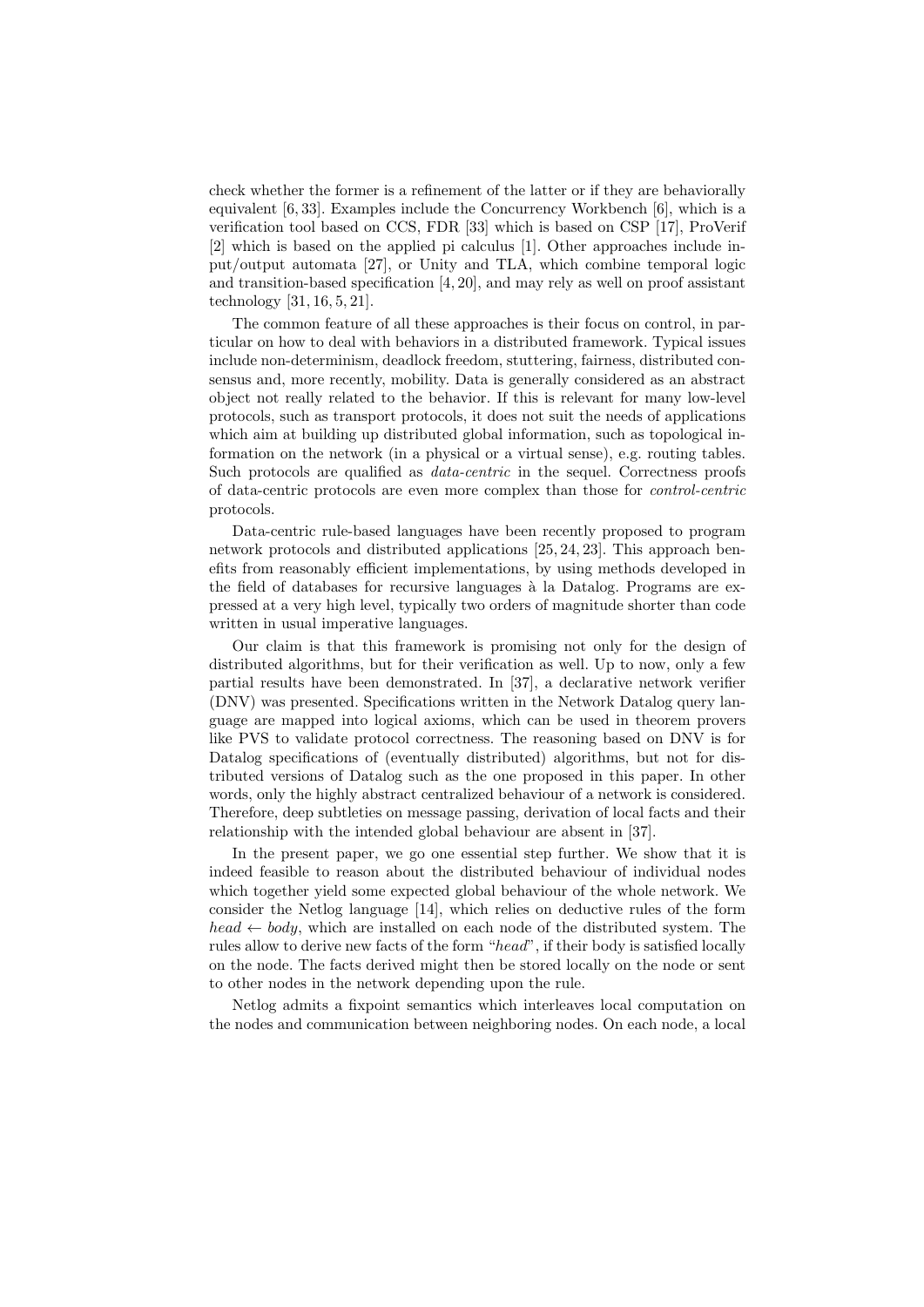round consists of a computation phase followed by a communication phase. During the computation phase, the program updates the local data and produces messages to be sent. During the communication phase, messages are transmitted and become available to the destination node.

Our objective is to develop a framework to formally verify properties of Netlog programs. As to formal verification, there are roughly two kinds of approaches: model checking and theorem proving. Model checking explores the state space of a system model exhaustively to see if a desirable property is satisfied. It is largely automated and generates a counterexample if the property does not hold. The state explosion problem limits the potential of model checkers for large systems. The basic idea of theorem proving is to translate a system's specification into a mathematical theory and then construct a proof of a theorem by generating the intermediate proof steps. Theorem proving can deal with large or even infinite state spaces by using proof principles such as induction and co-induction.

We use the *proof assistant*, Coq, which is an interactive theorem prover, in which high level proof search commands construct formal proofs behind the scene, which are then mechanically verified. Coq has been successfully applied to ensure reliability of hardware and software systems in various fields, such as multiplier circuits [30], concurrent communication protocols [12], self-stabilizing population protocols [9], devices for broadband protocols [28], local computation systems [3] and compilers [22], to name a few.

We develop a Coq library necessary for our purposes, including (i) the formalization of the distributed system; (ii) the modeling of the embedded machine evaluating the Netlog programs; (iii) the translation of the Netlog programs; as well as (iv) a formalization of graphs and trees suitable to our needs.

As a proof of concept, we experimented the proposed framework on concrete protocols for constructing spanning trees over connected graphs. Such protocols have been shown to be correct on theoretical models. This is the case for instance of the well-known distributed algorithm for computing a minimum-weight spanning tree due to Gallager, Humblet and Spira [11]. The rigorous proofs made between 1987 and 2006 [38, 15, 29] are all intricate and very long (100 to 170 pages). Only [15] has been mechanically proof-checked.

Our objective is to carry on proofs for protocols written in a programming language (Netlog) which is implemented and runs on real distributed systems, and not only in theoretical models, and to concentrate on a data-centric approach. The protocols proceed in rounds, where one node (in the asynchronous model) or all nodes (in the synchronous model) perform some local computation, update their local data and then exchange data with their neighbors before entering the next round.

We have proved an initial simple protocol for defining spanning trees. Furthermore, in the synchronous message passing model, we show that we obtain a distributed version of the classical breadth-first search (BFS) algorithm. To show its correctness, the crucial ingredient is to formally prove the validity of the invariant that states the relationship between the centralized and the distributed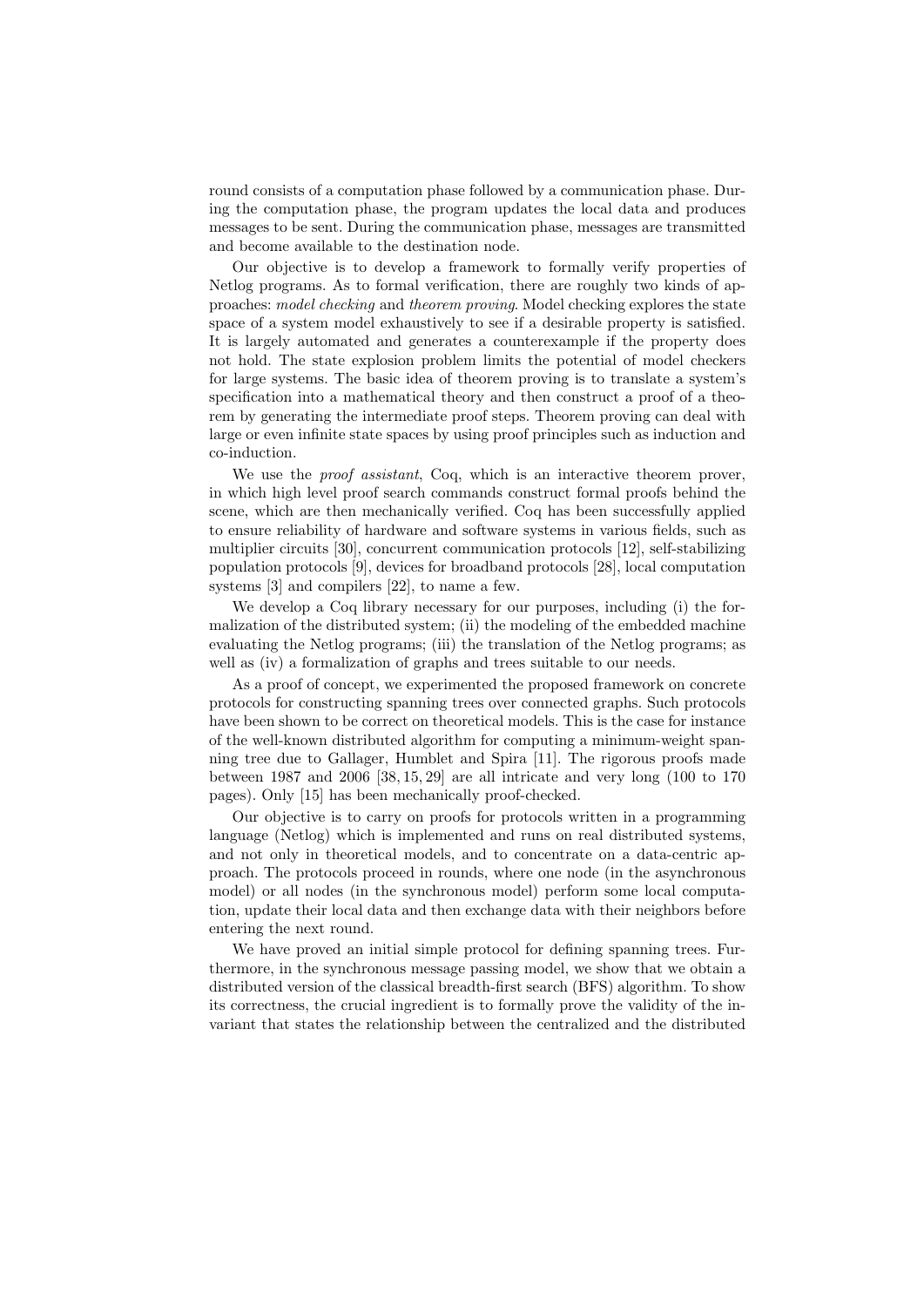version of the protocol, as well as the propagation of information on the distributed version. This is non trivial and requires modeling how distributed tasks cooperate together to form the invariant. We claim that the proposed techniques establish foundations for proving more complex tree protocols such as GHS [11].

The paper is organized as follows. In Section 2, the distributed computation as formalized in Coq is presented. Section 3 is devoted to the presentation of the Netlog language. Section 4 contains the sketches of the proofs of the correctness of the tree protocol (a complete Coq script is available in [7]).

# 2 Distributed Computation Model of Netlog

In this section we introduce a distributed computation model based on the message passing mechanism, which is suitable both for synchronous and asynchronous execution. Corresponding formal definitions in Coq can be found in [7, 8]. The distributed computation model described below does not depend on Netlog. In our formalization, we just assume that the states at nodes have a type local\_data which can evolve using simple set-theoretic operations such as union.

A distributed system relies on a communication network whose topology is given by a *directed connected graph*  $G = (V_{\mathcal{G}}, G)$ , where  $V_{\mathcal{G}}$  is the set of nodes, and G denotes the set of communication links between nodes. For many applications, we can also assume that the graph is symmetric, that is  $G(\alpha, \beta) \Leftrightarrow G(\beta, \alpha)$ .

Each node has a unique *identifier*, *Id*, taken from  $1, 2, \dots, n$ , where *n* is the number of nodes, and distinct local ports for distinct links incident to it. The control is fully distributed in the network, and there is no shared memory. In this high-level computation model, we abstract away detailed factors like node failures and lossy channels; if we were to formalize a more precise model, most of the data structures defined below would have to be refined.

All the nodes have the same architecture and the same behavior. Each node consists of three main components: (i) a router, handling the communication with the network; (ii) an engine, executing the local programs; and (iii) a local data store to maintain the information (data and programs) local to the node. It contains in particular the fragment of  $G$ , which relates a node to its neighbors. The router queues the incoming messages on the reception queue and the message to push produced by the engine on the emission queue.

We distinguish between *computation events*, performed in a node, and *com*munication events, performed by nodes which cast their messages to their neighbors. On one node, a computation phase followed by a communication phase is called a local round of the distributed computation.

An execution is a sequence of alternating global configurations and rounds occurring on one node, in the case of an asynchronous system, or a sequence of alternating global configurations and rounds occurring simultaneously on each node, in the case of a synchronous system. In the latter case, the computation phase runs in parallel on all nodes, immediately followed by a parallel execution on all nodes of the corresponding communication phase.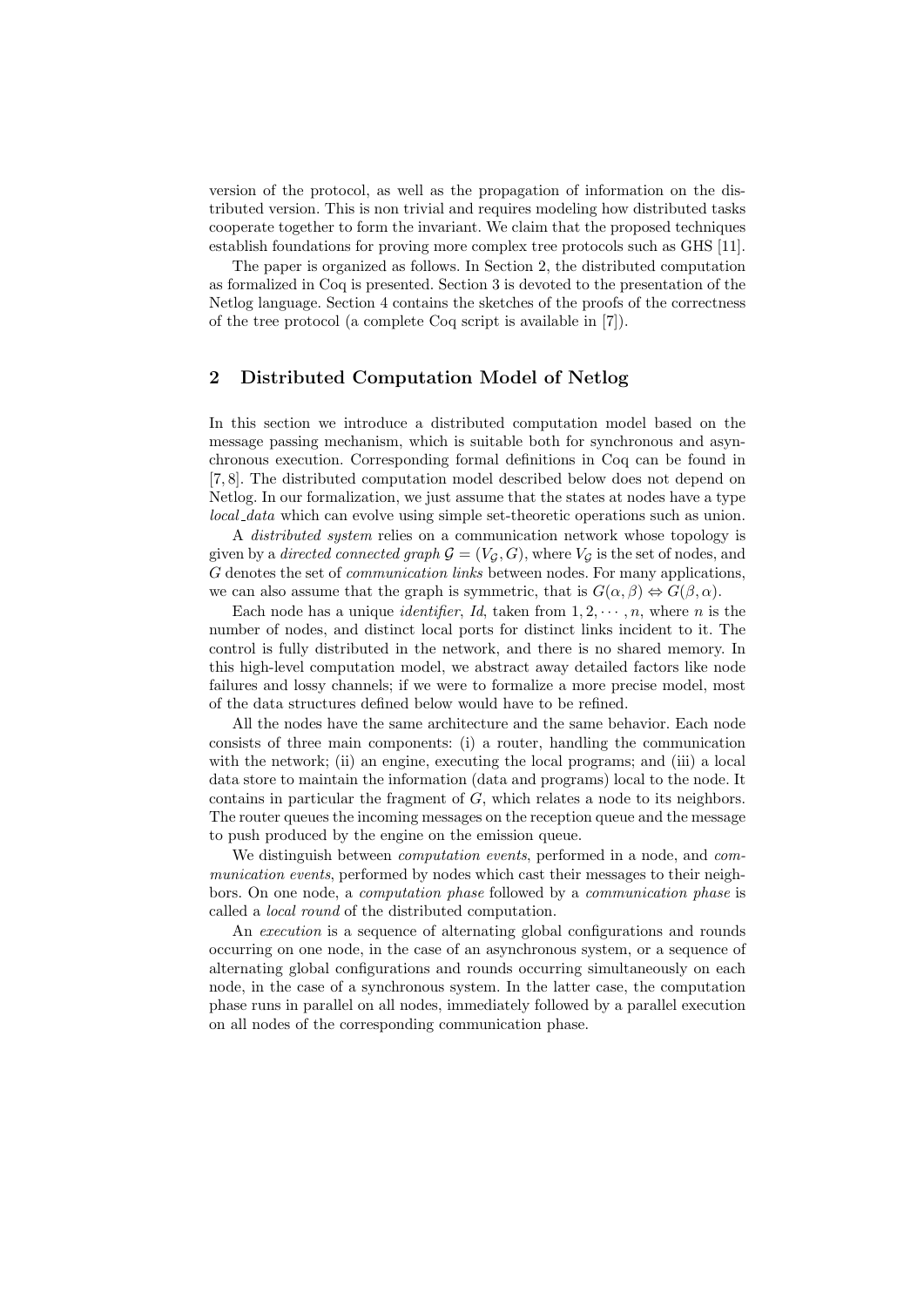The contents of node loc (the database of facts stored at loc) for a configuration cnf is denoted by  $|loc|^{cnf}$ , or just  $|loc|$  when the configuration is clear from the context. Similarly, the set of messages arriving a node  $y$  from node  $x$ is denoted by  $|x \rightarrow y|^{cnf}$  or  $|x \rightarrow y|$ .

A local round at node *loc* relates an actual configuration *pre* to a new configuration mid and a list out of messages emitted from loc. Furthermore, incoming edges are cleared – intuitively, this represents the consumption of messages, once their contents has been used to elaborate mid and out. The new data d to be stored on loc is defined by a relation new stores given as a parameter, and we assume that d depends only on the data available at loc in pre, that is,  $|loc|^{pre}$ and all the  $|x \rightarrow loc|^{pre}$  such that there is an edge from x to loc. Intuitively, the relation new stores expresses that d consists of new facts derived from facts available at loc. Similarly, out is defined by a relation  $new\_push$  and satisfies similar requirements. Formally, a local round is defined by the following conjunction.

 $local_{round}(loc, pre, mid, out) \triangleq$  $\overset{ut)}{=}$ <br> $\left(\begin{smallmatrix} \exists d, r \end{smallmatrix}\right)$ J  $\mathcal{L}$  $\exists d, new\_stores(pre, loc, d) \;\land\; |loc|^{mid} = |loc|^{pre} \cup d$ new push(pre, loc, out)  $\forall x \in neighbors(loc), |x \rightarrow loc|^{mid} = \emptyset$ 

For modeling asynchronous behaviors, we also need the notion of a trivial local round at *loc*, where the local data does not change and moreover incoming edges are not cleared either.

 $no\_change\_at(loc, pre, mid) \triangleq \int |loc|^{mid} = |loc|^{pre}$  $\forall x \in neighbors(loc), |x \rightarrow loc|^{mid} = |x \rightarrow loc|^{pre}$ 

A communication event at node loc specifies that the local data at loc does not change and that facts from *out* are appended on edges according to their destinations.

$$
\begin{aligned}\n\text{communication}(\text{loc}, \text{mid}, \text{post}, \text{out}) &\stackrel{\text{def}}{=} \\
&\left\{ |\text{loc}|^{post} = |\text{loc}|^{mid} \right\} \\
\forall \ y \in \text{neighbors}(\text{loc}), |\text{loc} \rightarrow y|^{post} = \text{find}(y, \text{out}) \ \cup \ |\text{loc} \rightarrow y|^{mid}\n\end{aligned}
$$

The function find returns the fact in *out* whose destination is  $y$ . Note that none of the previous three definitions specifies completely the next configuration in function of the previous one. They rather constrain a relation between two consecutive configurations by specifying what should happen at a given location. Combining these definitions in various ways allows us to define a complete transition relation between two configurations, with either a synchronous or an asynchronous behavior.

$$
async-round (pre, post) \underbrace{\frac{\text{def}}{\text{def}}}_{\exists loc \text{ } loc} [local-round (loc, pre, mid, out)
$$
\n
$$
\exists loc \text{ } mid \text{ } out \begin{cases} local-round (loc, pre, mid, out) \\ \forall \text{ } loc', loc \neq loc' \Rightarrow no{\_} change{\_}at (loc', pre, mid) \\ communication (loc, mid, post, out) \\ \forall \text{ } loc', loc \neq loc' \Rightarrow communication (loc', mid, post, \emptyset) \end{cases}
$$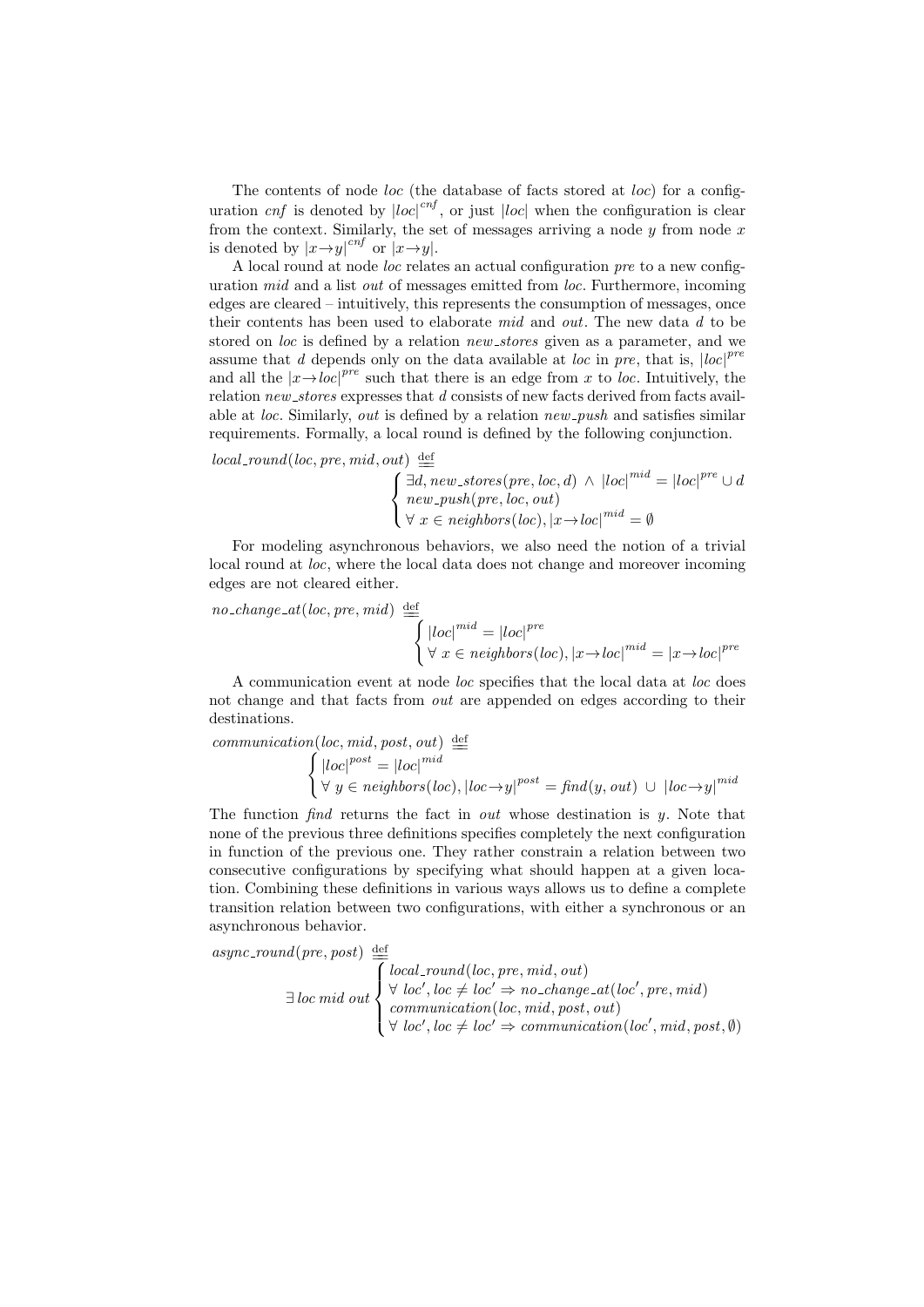An asynchronous round between two configurations *pre* and *post* is given by a node Id loc, an intermediate configuration mid and a list of messages out such that there is a local round relating pre, mid and out on loc while no change occurs on  $loc'$  different from  $loc$ , and a communication relates  $mid$  and out to post on loc while nothing is communicated on  $loc'$  different from  $loc.$ 

 $sync\_round(pre, post) \triangleq$ 

$$
\exists mid, \forall loc, \exists out \begin{cases} local\_round(loc, pre, mid, out) \\ communication(loc, mid, post, out) \end{cases}
$$

A synchronous round between two configurations pre and post is given by an intermediate configuration mid such that for all node Id loc, there exists a list of messages out such that there is a local round relating pre, mid and out on loc and a communication relating mid and out to post on loc.

Now, given an arbitrary trans relation, which can be of the form  $sync\_round$ , or async round, or even of some alternative form, we can co-inductively define a run starting from a configuration. We have two cases: either there is a transition from configuration *pre* to configuration *post*, then any run from *post* yields a run from *pre*; or, in the opposite case, we have an empty run from *pre*. Altogether, a run from *pre* is either a finite sequence of transitions ended up with a configuration where no transition is available, or an infinite sequence of transitions, where consecutive configurations are related using trans. In order to prove properties on run, we define some temporal logic operators. In the examples considered below we need a very simple version of always, which is parametrized by a property P of configurations. In a more general setting, the parameter would be a property of runs. It is well known that a property which holds initially and is invariant is always satisfied on a run. This fact is easily proved in the very general setting provided by Coq.

## 3 Data Centric Protocols

In this section, we introduce the Netlog language through examples of simple protocols for defining trees. Only the main constructs of the language are presented. A more thorough presentation can be found in [14]. Netlog relies on Datalog-like recursive rules, of the form  $head \leftarrow body$ , which allow to derive the fact "head" whenever the "body" is satisfied.

We first recall classical Datalog, whose programs run in a centralized setting over relational structures, and which allow to define invariants that will be used as well in the proofs in the distributed setting. We assume that the language contains negation as well as aggregation functions, which can be used in the head of rules to aggregate over all values satisfying the body of the rule. For instance, the function min will be used in the next example.

Let us start with the program, **BFS-seq**, which computes BFS trees. It runs on an instance of a graph represented by a binary relation  $E$ , and a unique node satisfying  $root(x)$ . The derived relations on ST, and ST, are such that on  $ST(\alpha)$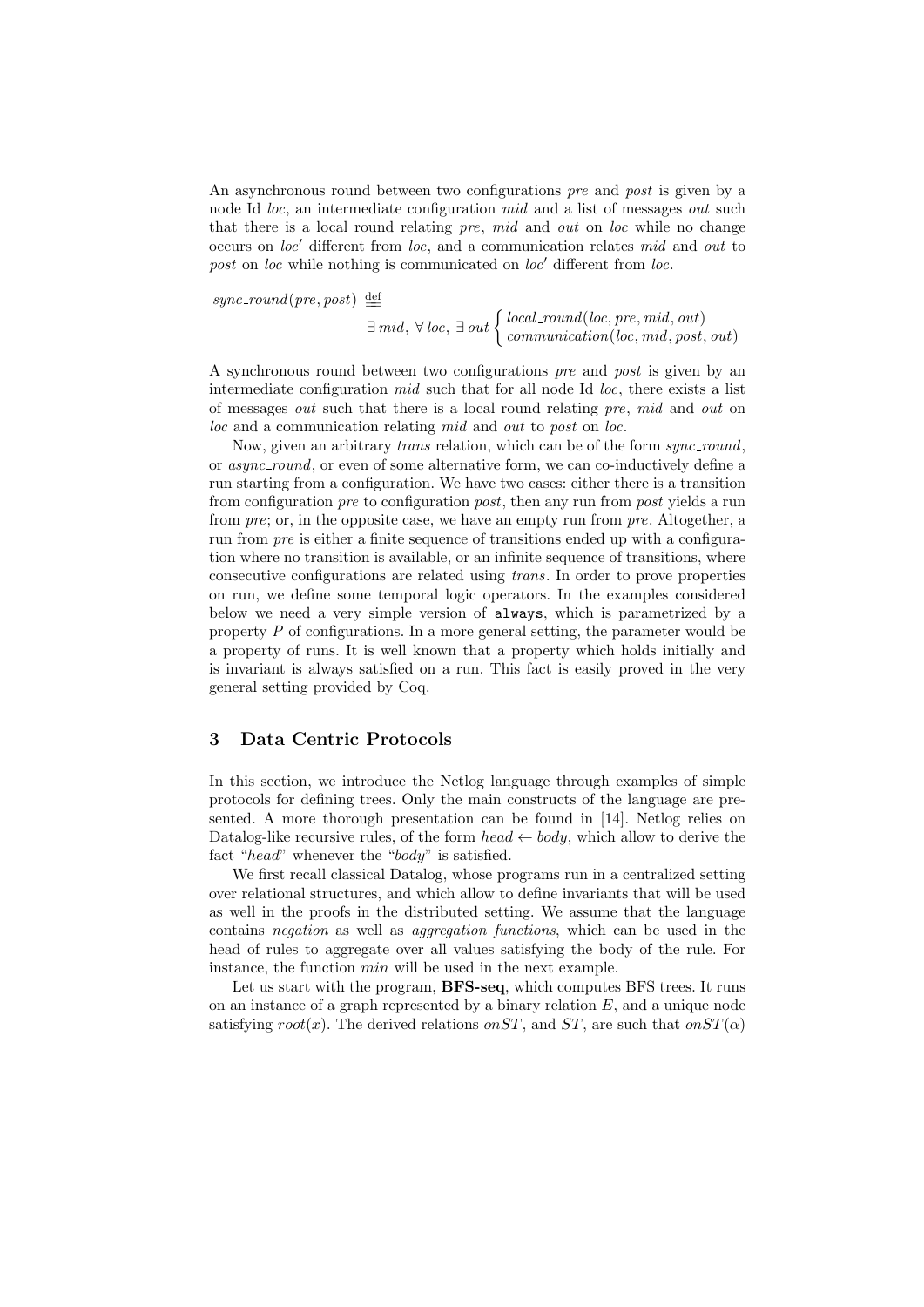holds for a node  $\alpha$  already on the tree, and  $ST(\alpha, \beta)$  holds for an edge  $(\alpha, \beta)$ already in the BFS tree.

## BFS-seq in Datalog

$$
on ST(x) \leftarrow Root(x). \tag{1}
$$

$$
\left\{\n\begin{aligned}\nST(\min(x), y) &= E(x, y); \, \text{on} ST(x); \, \neg \text{on} ST(y).\n\end{aligned}\n\right.\n\tag{2}
$$

The evaluation of the program is iterated in a inflationary manner, by accumulating the results till a fixpoint, which defines its semantics, is reached. At the first step, the root node is included in the relation  $\omega T$  using the first rule. At the  $n^{th}$  step, nodes at distance  $n-1$  from the root are added in onST, and an arc of the tree is added in ST for each of them, by choosing the parent with minimal Id. The fixpoint is reached when all nodes are on the tree.

Minimum spanning trees can be defined in Datalog with arithmetic. Let us consider first the definition corresponding to Prim's algorithm [26]. We assume weighted graphs,  $G = (V, E, \omega)$ , where the weight  $\omega : E \to \mathbb{R}^+$ , satisfies  $\omega(u, v) =$  $\omega(v, u)$  for every edge  $(u, v) \in E$ . As usual, to simplify the algorithm, we assume that  $\omega$  is a 1-1 mapping, so the weights of any pair of edges are distinct. Prim's algorithm starts from a (root) node, and construct successive fragments of the MST, by adding the minimal outgoing edge to the fragment at each step.

The sequential Datalog program can be written with three rules as follows. The symbol "!" denotes the consumption of the fact used in the body of the rule, which is deleted after the application of the rule.

#### MST-Prim-seq in Datalog

$$
\begin{aligned}\n&\cos T(x) \\
MWOE(min(m))\n\end{aligned}\n\big\} \leftarrow Root(x); E(x, y, m). \tag{3}
$$

$$
\begin{aligned} ST(x,y) \\ on ST(y) \end{aligned} \big\} \leftarrow onST(x); \neg onST(y); E(x,y,m); !MWOE(m). \tag{4}
$$

$$
MWOE(min(m)) \leftarrow onST(x); \neg onST(y); E(x, y, m); \neg MWOE(m). \tag{5}
$$

The evaluation of this program alternates two phases, (i) computation of the minimal outgoing edge's weight, MWOE, and when it is obtained, (ii) addition of the corresponding unique edge.

Let us consider now, Netlog programs, which are installed on each node, where they run concurrently. The rules of a program are applied in parallel, and the results are computed by iterating the rules over the local instance of the node, using facts either stored on the node or pushed by a neighbor. In contrast with other approaches to concurrency, the focus is not primarily on monitoring events, but data (i.e. Datalog facts) contained in nodes.

The facts deduced from rules can be stored on the node, on which the rules run, or sent to other nodes. The symbol in the head of the rules means that the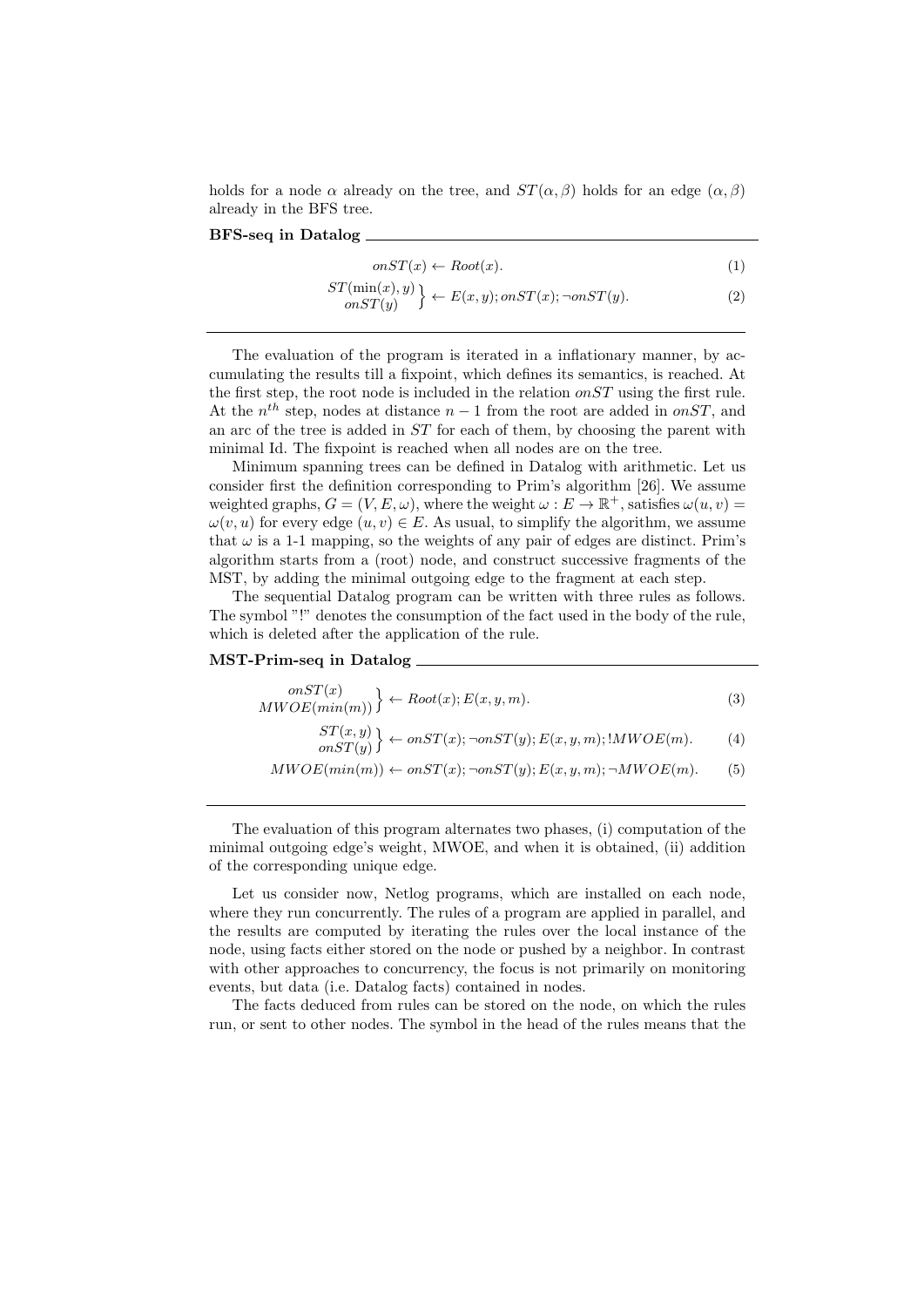result has to be either stored on the local data store  $(\downarrow)$ , sent to neighbor nodes  $(\uparrow)$ , or both  $(\uparrow)$ . The facts received on a node are used to trigger the rules, but do not get stored on that node.

The evaluation of the body of a rule is always performed on a given node. A fact is then considered to hold if and only if it occurs on this node. The *negation* of a fact holds if the fact does not occur on the node where the computation is performed.

The following program, which constructs a spanning tree over a distributed system, relies as above on three relation symbols:  $E$ , on  $ST$ , and  $ST$ ; E represents the edge relation; and at any stage of the computation,  $\partial nST(\alpha)$  (respectively  $ST(\alpha, \beta)$ ) hold iff the node  $\alpha$  (respectively the edge  $(\alpha, \beta)$ ) is already on the intended tree.

### Spanning Tree Protocol in Netlog

 $\downarrow$  on  $ST(x) \leftarrow \mathbb{Q}x = 0.$  (6)

$$
\begin{aligned} \downarrow onST(y) \\ \downarrow ST(min(x), y) \end{aligned} \big\} \leftarrow E(x, @y); onST(x); \neg onST(y). \tag{7}
$$

Rule (6) runs on the unique (rrot) node, say  $\rho$ , which satisfies the relation  $\rho = 0$ . It derives a fact  $\partial \Omega(\rho)$ , which is stored on  $\rho$  and sent to its neighbors. Rule (7) runs on the nodes  $(\mathbb{Q}y)$  at the border of the already computed tree. It chooses one parent (the one with minimal Id) to join the tree. Two facts are derived, which are both locally stored. The fact  $\partial nST(y)$  is pushed to all neighbors. Each fact  $E(x, y)$  is assumed to be initially stored on node y. As no new fact  $E(x, y)$  can be derived from Rules  $(6)$  and  $(7)$ , the consistency of E with the physical edge relation holds forever. This algorithm aims at constructing suitable distributed relations on  $ST$  and  $ST$ . In Section 4, we will prove that they actually define a tree; moreover, in the synchronous setting they define a BFS tree.

The translation of the sequential Datalog program defining a spanning tree, to a distributed program is almost trivial. It suffices to add communication instructions since the program runs locally. The translation to a distributed program is more complex for the Minimal Spanning tree protocol. Indeed, rules (4) and (5) are not local, and require communication between remote nodes. In a network, the root can orchestrate the distributed computation, by alternating phases of (i) computation of the MWOE by a convergecast into the current spanning tree, and (ii) addition of the new edge with minimal weight to the tree.

The next program (together with two simple rule modules for the convergecast and the edge addition) defines the minimal spanning tree in Netlog. The facts  $AddEdge(x, m)$  and  $GetMWOE(x)$  are triggering rule modules (of half a dozen rules) that perform respectively a traversal of the tree to add the edge with minimal outgoing weight, and a convergecast to obtain the new minimal outgoing weight. These rule modules (omitted for space reason) can be used in other protocols requiring non local actions. We have tested them in particular in a concurrent version of the Minimal Spanning Tree, the GHS, where there is no initial root and all nodes concurrently start building MST fragments.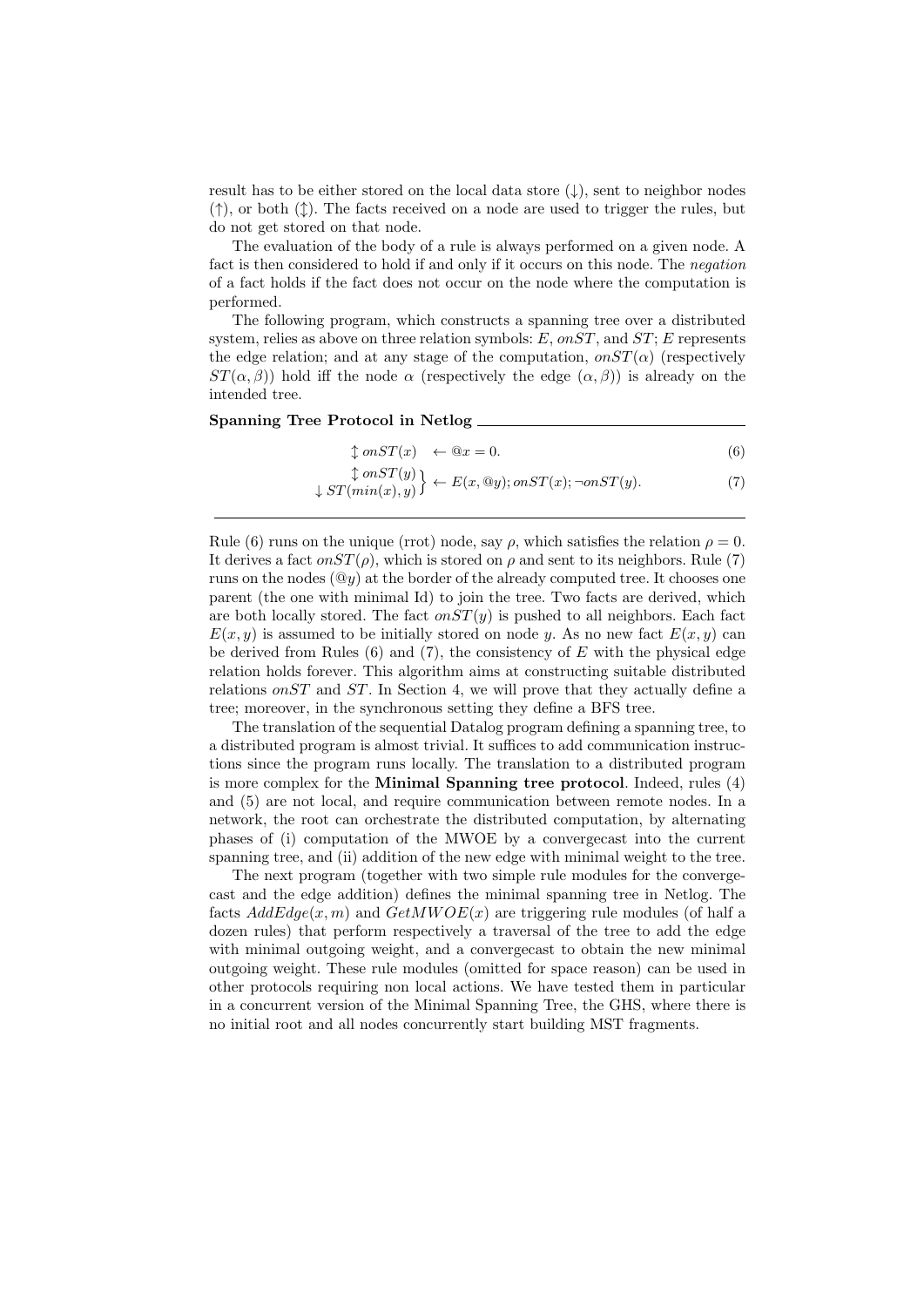Minimum Spanning Tree Protocol in Netlog

| $\left\{\rho M WOE(x, min(m))\atop\hbox{Get}M WOE(x)\right\} \leftarrow Root(x); E(x, y, m).$ | (8)  |
|-----------------------------------------------------------------------------------------------|------|
| $\downarrow AddEdge(x, m) \leftarrow Root(x); !GetMWOE(x); !UpMWOE(x, m).$ (9)                |      |
| $\downarrow$ $GetMWOE(x) \leftarrow Root(x);$ ! $AddEdge(x, m);$ ! $UpEdge(x, m)$ .           | (10) |

## 4 Verifying Tree Protocols

We conduct the verification in two settings. In the asynchronous case, we prove that the previous protocol for spanning tree eventually constructs a spanning tree, while in the synchronous case, we prove that this protocol constructs actually a spanning tree by doing a breadth-first search in the network. We briefly sketch the first case study and then give a more detailed discussion for the second one which involves a much more difficult proof.

In both cases we expect to show that the relation ST determines a spanning tree. However, this relation is distributed on the nodes and the Netlog protocol reacts only to a locally visible part of relations  $ST$ , on  $ST$  and E. The expected property is then stated in terms of the union of all ST facts available on the network.

#### 4.1 Spanning Tree in the Asynchronous Case

We have to check that when adding a new fact  $ST(x, y)$  at some node loc then x is already on the tree while  $y$  is not yet. This is basically entailed by the body of the last rule, but additional properties are needed in order to ensure this rigorously. We use the following ones:

- 1. The E relation corresponds exactly to the edges.
- 2. An  $\partial \text{S} T(z)$  fact arriving at a node y is already stored on the sender x.
- 3. If an  $onST(x)$  fact is stored on a node loc, then  $x = loc$ .
- 4. The onST relation grows consistently with  $ST$  (onST is actually the engine of the algorithm), and these two relations define a tree.

The first three properties are separately proved to be invariant. The last property is included in a predicate is  $tree(o, s)$ , which intuitively means that the union of all  $onST$  facts  $o$  and the union of all  $ST$  facts  $s$  are consistent and they define a tree. We prove that if at the beginning of a round the first three properties together with  $is\_tree(o, s)$  hold, then at the end of the round  $is\_tree(o, s)$  still holds. The conjunction of all the four properties then constitutes an invariant of the protocol.

We check that the initial configuration generates a tree, then we have that in all configurations of any asynchronous run starting from the initial configuration,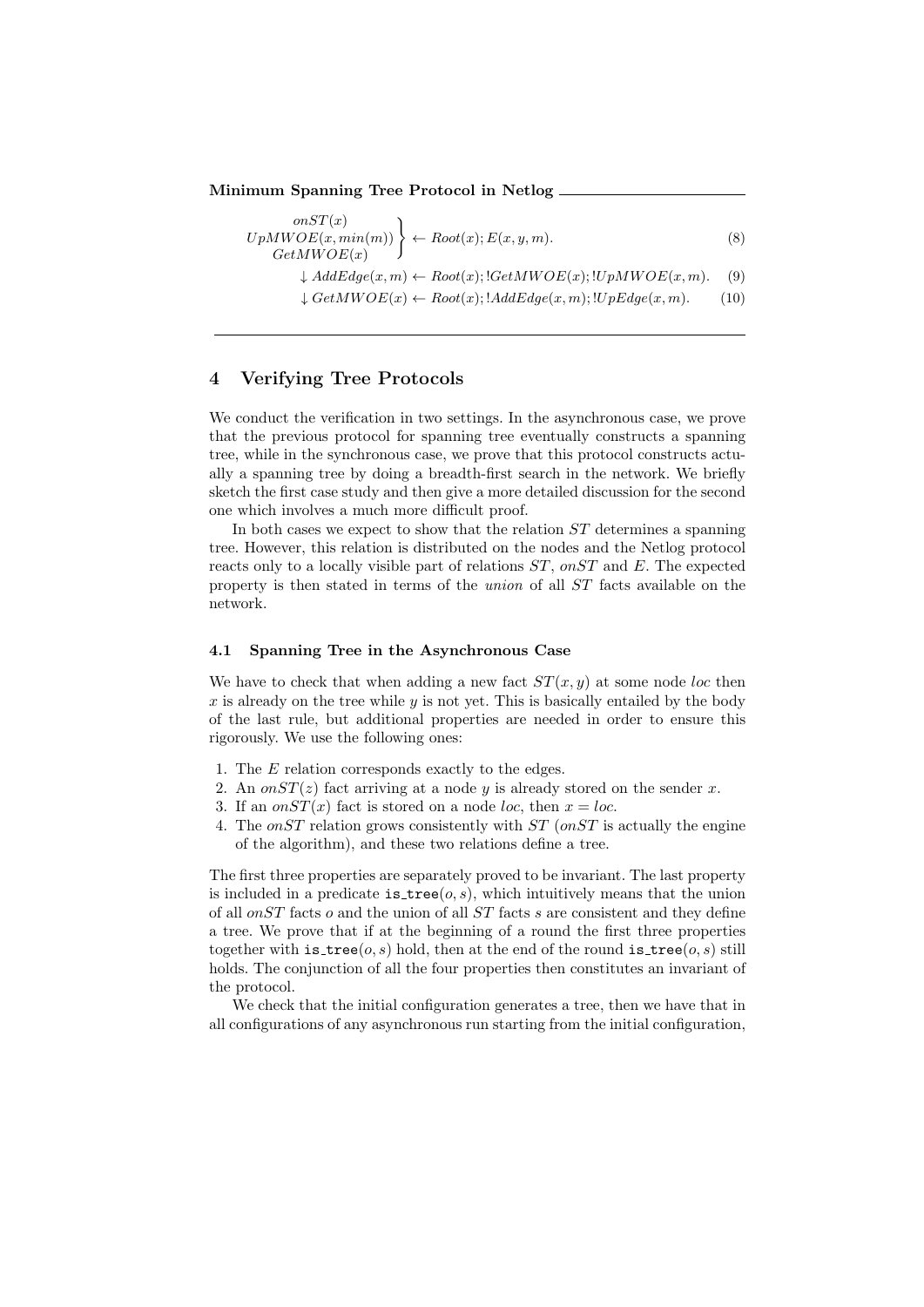ST has the shape of a tree. This safety property is formalized in Coq (the script is available online [7]).

Liveness, i.e. each node is eventually a member of  $on ST$ , can be easily proved, provided the graph is finite and connected, and a fairness property is assumed in order to discard uninteresting runs where an inactive node is continuously chosen for each local round, instead of another node having an enabled rule. The proof is by induction on the finite cardinality of the set  $\overline{onST}$  of nodes which do not satisfy  $\omega nST$ . If at some point of a run this set is non-empty, then at least one of its members is a neighbor of the current tree due to connectivity. By fairness, this node eventually performs a local round and is no longer in  $\overline{onST}$ . Formalizing such arguments involving liveness and fairness properties of infinite behaviors of distributed systems has already been done in Coq [9]. The issue of termination is simpler in the synchronous setting, since fairness is no more needed to remove fake stuttering steps.

#### 4.2 BFS in the Synchronous Case

For our second case study, the correctness proof of the BFS protocol, we prove that in the synchronous setting, the union of  $ST$  facts is the same as the one which would be computed by a centralized algorithm  $\mathcal O$  (the oracle) running rules (1) and (2) on a reference version of the global relations on  $ST$  and  $ST$ . This is subtler than one may expect at first sight, because decisions taken on a given node do not depend on the global relations  $\mathfrak{on} ST$  and  $ST$ , but only on the visible part, which is made of the locally stored facts and of the arriving messages. Moreover, the information contained in an arriving  $\text{on}ST(x)$  fact is ephemeral: this fact is not itself stored locally (only its consequences  $\omega nST(y)$ ) and  $ST(m, y)$  are stored) and it will never be sent again. Indeed this information is available exactly at the right time. We therefore make a precise reasoning on the consistency of stored and transmitted facts with the computation that would be performed by the oracle  $\mathcal{O}$ .

We denote by  $\mathcal C$  the database of facts managed by  $\mathcal O$ . Our main theorem states that a synchronous round in the distributed synchronous version corresponds to a step of computation performed by  $\mathcal O$  on  $\mathcal C$ . The proof relies necessarily on a suitable characterization of the body of rule (7), which depends on the presence and the absence of facts on ST. Therefore we need first to prove that facts on  $ST$ , as computed by distributed rules (6) and (7), are the ones computed by  $\mathcal O$  and conversely – this is respectively called correctness and completeness of  $onST$ (definitions 2 and 3).

The first direction is not very hard (proposition 3). Completeness requires more attention. The issue is to ensure that, given an edge from  $x$  to  $y$ , such that  $\text{on}ST(x) \in \mathcal{C}$  but  $\text{on}ST(y) \notin \mathcal{C}$ , the body of rule (7) holds at y in order to ensure that rule (7) will derive  $\partial \Sigma T(y)$  as expected by rule (2) at the next step. If we just assume correctness and completeness of on  $ST$ , we get on  $ST(x)$  only on x, while we need it on  $y$ . Therefore a stronger invariant is needed. The key is the introduction of the notion of a *good* edge (definition 4) which says that if on  $ST(x)$  is stored at x, then on  $ST(y)$  is stored at y or on  $ST(x)$  is arriving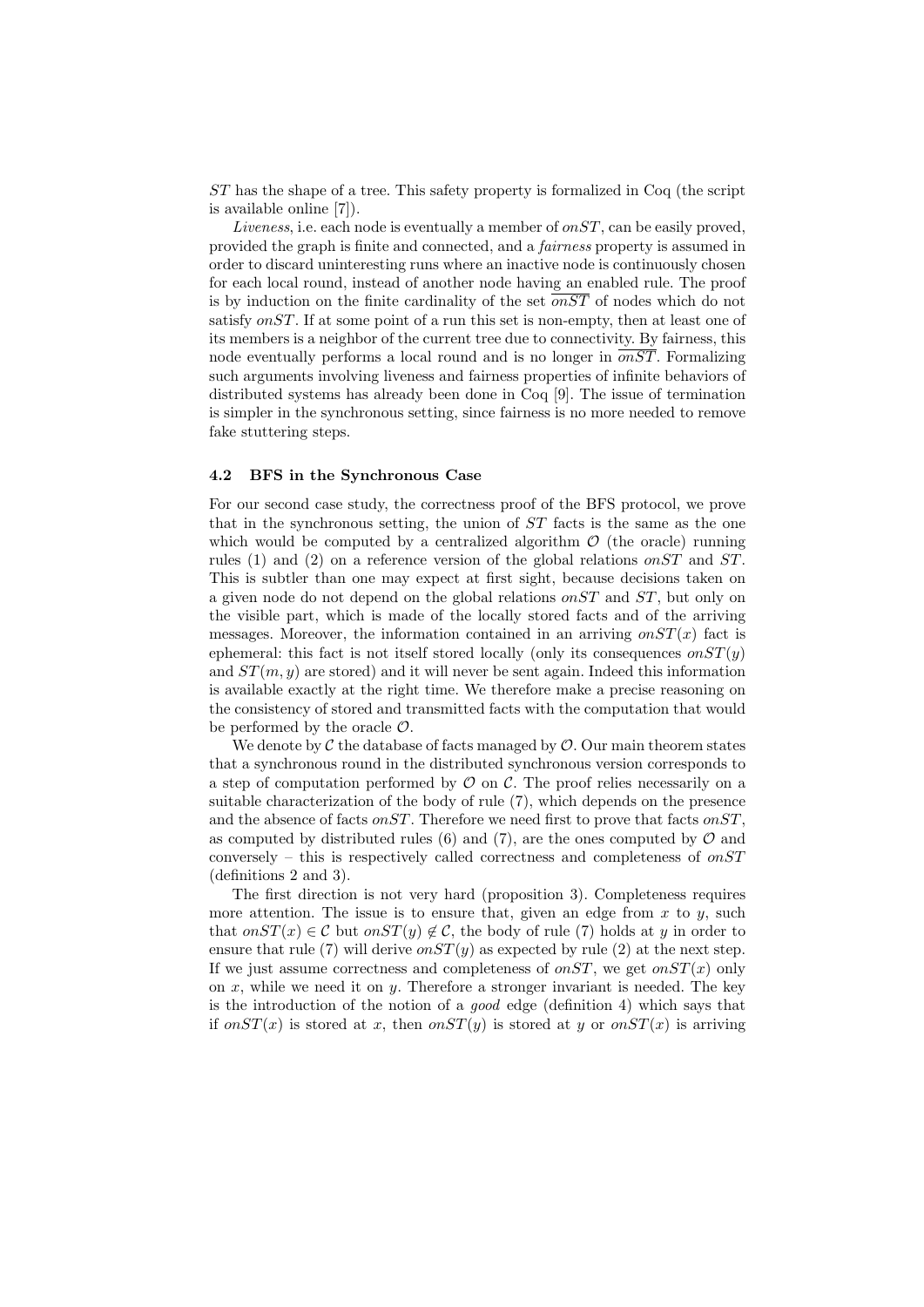at y (both things can happen simultaneously as well). Here are the main steps. Additional properties, such as the establishment of the invariant in the initial configuration (actually: after one synchronous round) are available in [8, 7].

**Notation.** Let  $\varphi$  be a fact; here  $\varphi$  can have the shape  $E(x, y)$  or  $\partial \mathcal{P}(x)$ or  $ST(x, y)$ . The presence of a fact  $\varphi$  in a database d is denoted by  $\varphi \in d$ . The set of facts  $ST(x, y)$  in d is denoted by  $d_{ST}$ , and use a similar convention for onST end E. The database of facts stored at node loc is denoted by  $|loc|$ . Similarly, the database of facts arriving a node  $y$  from node  $x$  is denoted by  $|x \rightarrow y|$ . Statements such as  $\text{onST}(z) \in |loc|$  are about a given configuration cnf or even an extended configuration  $\langle cnf , C \rangle$ , and should be written cnf, C  $\Vdash$  $onST(z) \in |loc|$ . In general cnf is clear from the context and we just write P instead of  $cnf$ ,  $C \Vdash P$ . When we consider a synchronous round, i.e., a transition between two consecutive configurations  $pre$  and post, we write  $P \xrightarrow{sr} Q$  for  $pre \Vdash P \Rightarrow post \Vdash Q$ . Similarly, for oracle transitions and transitions between extended configurations, we write respectively  $P \stackrel{o}{\longrightarrow} Q$  for  $C \Vdash P \Rightarrow C' \Vdash Q$ and  $P \xrightarrow{sro} Q$  for  $pre, C \Vdash P \Rightarrow post, C' \Vdash Q$ .

Definition 1. A configuration satisfies received-onST-already-stored if and only if for all edges  $x \rightarrow y$ , if on  $ST(z) \in |x \rightarrow y|$ , then  $z = x$  and on  $ST(z) \in |x|$ .

Proposition 1. After a transition, a configuration always satisfies receivedonST-already-stored.

*Proof.* By inspection of store and push rules (6) and (7).  $\Box$ 

## Correctness of onST .

**Definition 2.** An extended configuration  $\langle cnf, C \rangle$  satisfies correct-onST if and only if for all location loc of cnf, if some fact on  $ST(z)$  is visible at loc, then  $onST(z) \in \mathcal{C}.$ 

**Proposition 2.** We have: on  $ST(0) \in \mathcal{C} \xrightarrow{o}$  on  $ST(0) \in \mathcal{C}$ .

*Proof.* By inspection of oracle rules (1) and (2).  $\Box$ 

**Proposition 3.** We have: on  $ST(0) \in \mathcal{C}$ , correct-on  $ST \xrightarrow{sro}$  correct-on  $ST$ .

*Proof.* By inspection of the consequences of rule (7) and using proposition 1.  $\Box$ 

Completeness of onST. The notion of completeness needed is much more precise than the converse of correct-onST: the location where  $\text{onST}(z)$  is stored has to be known. This is especially clear in the proof of lemma 1.

**Definition 3.** An extended configuration  $\langle cnf, C \rangle$  satisfies complete-onST-node if and only if for all x, if on  $ST(x) \in \mathcal{C}$ , then on  $ST(x)$  is stored at x.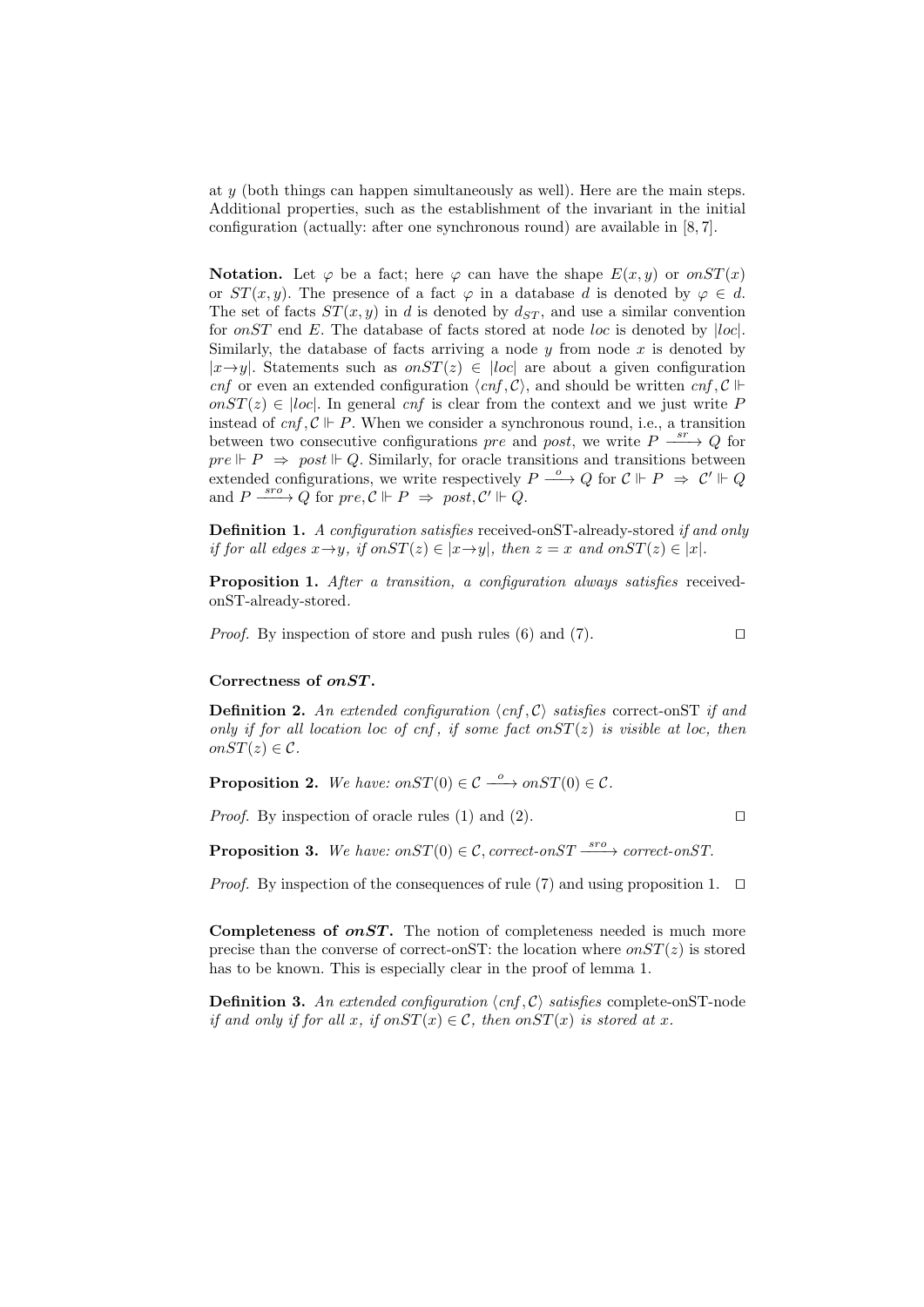**Definition 4.** An edge  $x \rightarrow y$  is good in a given configuration if and only if, if  $\text{on}ST(x) \in |x|$ , then  $\text{on}ST(y) \in |y|$  or  $\text{on}ST(x) \in |x \rightarrow y|$ . A configuration satisfies all-good if and only if all its edges are good.

The following proposition is about non-extended configurations, i.e. it is purely about the distributed aspect of the BFS algorithm.

**Proposition 4.** We have: received-onST-already-stored, all-good  $\stackrel{sr}{\longrightarrow}$  all-good.

The main use of goodness is the completeness of the evaluation of the body of rule (7).

**Definition 5.** We say that an extended configuration  $\langle cnf, C \rangle$  is ready if and only if (i) it satisfies correct-on  $ST$ , complete-on  $ST$ -node and (ii) cnf satisfies all-good.

**Lemma 1.** Given an extended configuration satisfying ready, and an edge  $x \rightarrow y$ such that on  $ST(x) \in \mathcal{C}$  but on  $ST(y) \notin \mathcal{C}$ , the body of rule (7) holds at y.

The propagation of the completeness of *onST* follows.

**Proposition 5.** We have: ready  $\xrightarrow{sro} complete-onST-node$ .

## Correctness and Completeness of ST .

**Definition 6.** Let cnf be a given configuration. We say that  $\langle cnf , C \rangle$  satisfies same-ST if and only if the union of all ST facts contained in some node of cnf is the same as set of facts ST in C.

**Proposition 6.** We have: ready, same- $ST \xrightarrow{sro} same-T$ .

Main Theorem. Our invariant is the following conjunction.

**Definition 7.** An extended configuration  $\langle cnf, C \rangle$  satisfies invar if and only if it satisfies on  $ST(0) \in \mathcal{C}$ , received-on  $ST$ -already-stored, ready and same-ST.

**Theorem 1.** We have: invar  $\xrightarrow{sro}$  invar.

*Proof.* Immediate use of propositions 1, 2, 3, 5 and 6.

Finally, we observe that invar is established after one synchronous round from the initial configuration, and that same-ST holds in the initial configuration. As a consequence, same-ST holds forever, as expected.

Besides this global property, one may wonder whether  $ST(x, y)$  facts are located on relevant nodes, i.e. child nodes  $y$  in our case, so that this information could be used by a higher layer protocol for transmitting data towards the root. This is actually a simple consequence of Rules (6) and (7), since they ensure that  $ST(x, y)$  can only be stored on y. This is formally proved in our framework.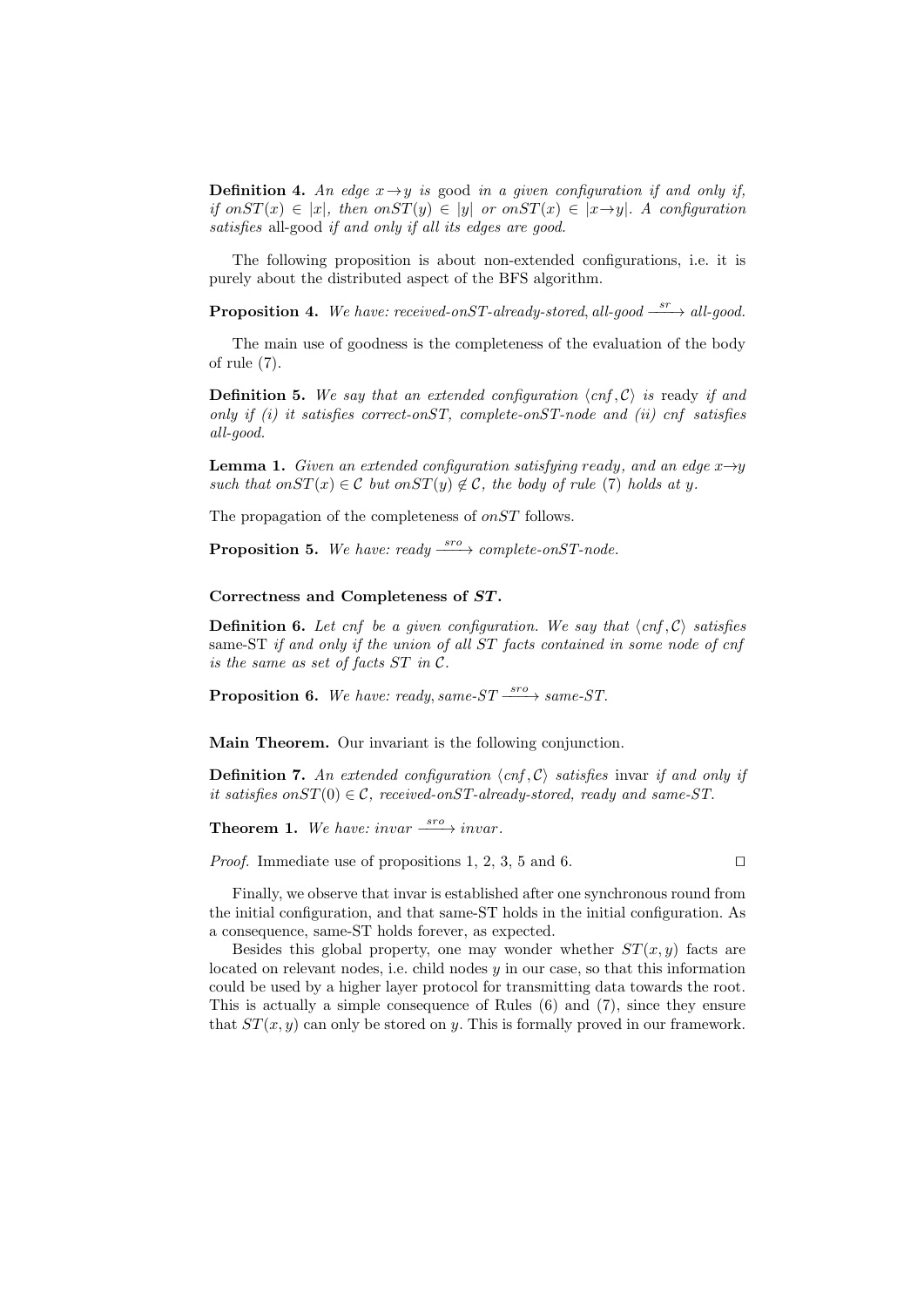## 5 Conclusion

We developed a framework for verifying data-centric protocols expressed in a rule-based language. We have shown that both the synchronous and the asynchronous models of communication can be formalized in very similar ways from common building blocks, that can be easily adapted to other communication models. Our framework includes a Coq library, which contains the formalization of the distributed computation environment with the communication network, as well as the embedded machine which evaluates the Netlog programs on each node. The Netlog programs are translated into straightforward Coq definitions. This framework allows us to state and prove formally expected properties of data-centric protocols expressed in Netlog. This is examplified on a topological property of a distributed data structure – a tree – constructed by a simple but subtle program: the proofs, sketched in the paper have been fully designed and formalized in Coq [8].

Figures on the size of our current Coq development are given in Table 1. The detail of justifications such as "by inspection of rules (6) and (7)" requires in general many bureaucratic proof steps. From previous experience with Coq, we know that most of them can be automated using dedicated tactics, so that the user can focus entirely on the interesting part of the proof. The representation of Netlog rules was obtained in a systematical way and could be automated as well, using a deep embedding.

The distributed algorithm considered here as a case study was not as trivial as it may appear at first sight, though it can be expressed in a few lines of Netlog. It was sufficient to cover essential issues of a data-centric distributed algorithm, in particular the relationship between local transformations and global properties. Such properties are difficult to handle and even to state in event-centric approaches to the verification of distributed programs.

The advantage of the techniques we have developed is that they constitute a natural and promising open framework to handle other distributed data-centric algorithms. We are currently working on proofs for minimum spanning trees, and plan to further verify protocols for routing, election, naming, and other fundamental distributed problems.

| Distributed computation model<br>180<br>1300<br>Netlog<br>Tree definitions and properties<br>Translation of rules<br>360<br>Proofs on centralized ST algorithm (Rules $(1)$ and $(2)$ )<br>Proofs on (asynchronous) ST (Rules $(6)$ and $(7)$ )<br>1100<br>Proofs on (synchronous) BFS (Rules (6) and (7))<br>1300 |  |     |
|--------------------------------------------------------------------------------------------------------------------------------------------------------------------------------------------------------------------------------------------------------------------------------------------------------------------|--|-----|
|                                                                                                                                                                                                                                                                                                                    |  |     |
|                                                                                                                                                                                                                                                                                                                    |  |     |
|                                                                                                                                                                                                                                                                                                                    |  | -80 |
|                                                                                                                                                                                                                                                                                                                    |  | 50  |
|                                                                                                                                                                                                                                                                                                                    |  |     |
|                                                                                                                                                                                                                                                                                                                    |  |     |
|                                                                                                                                                                                                                                                                                                                    |  |     |

Table 1. Size of Coq scripts (in number of lines)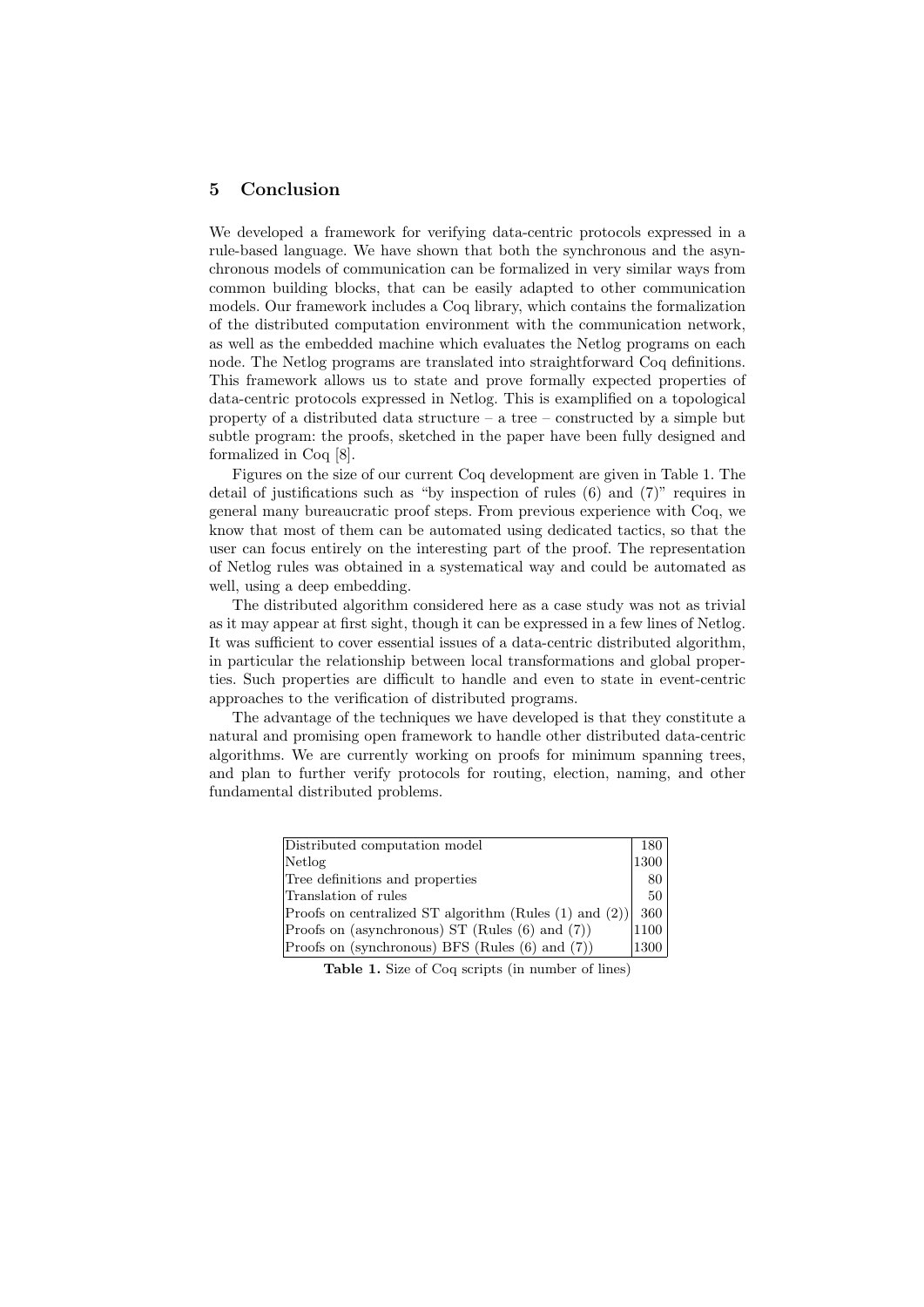## References

- 1. M. Abadi and C. Fournet. Mobile values, new names, and secure communication. In POPL'01, volume 36, pages 104–115. ACM, 2001.
- 2. B. Blanchet. Automatic Verification of Correspondences for Security Protocols. Journal of Computer Security, 17(4):363–434, 2009.
- 3. P. Castéran and V. Filou. Tasks, Types and Tactics for Local Computation Systems. Studia Informatica Universalis, 2011. To appear.
- 4. K. M. Chandy. Parallel program design: a foundation. Addison-Wesley Longman Publishing Co., Inc., 1988.
- 5. B. Chetali. Formal Verification of Concurrent Programs Using the Larch Prover. IEEE Transactions on Software Engineering, 24:46–62, 1998.
- 6. R. Cleaveland, J. Parrow, and B. Steffen. The Concurrency Workbench: A semantics-based tool for the verification of concurrency systems. ACM Transactions on Programming Languages and Systems, 15(1):36–72, 1993.
- 7. Y. Deng, S. Grumbach, and J.-F. Monin. Coq Script for Netlog Protocols. http: //www-verimag.imag.fr/~monin/Proof/NetlogCoq/netlogcoq.tar.gz.
- 8. Y. Deng, S. Grumbach, and J.-F. Monin. Verifying Declarative Netlog Protocols with Coq: a First Experiment. Research Report 7511, INRIA, 2011.
- 9. Y. Deng and J.-F. Monin. Verifying Self-stabilizing Population Protocols with Coq. In TASE'09, pages 201–208. IEEE Computer Society, 2009.
- 10. J.-C. Fernandez, H. Garavel, L. Mounier, A. Rasse, C. Rodriguez, and J. Sifakis. A toolbox for the verification of LOTOS programs. In ICSE'92, pages 246–259. ACM, 1992.
- 11. R. G. Gallager, P. A. Humblet, and P. M. Spira. A Distributed Algorithm for Minimum-Weight Spanning Trees. ACM Trans. Program. Lang. Syst., 5(1):66–77, 1983.
- 12. E. Giménez. A Calculus of Infinite Constructions and its application to the verification of communicating systems. PhD thesis, ENS Lyon, 1996.
- 13. R. Gotzhein and J. Bredereke, editors. Formal Description Techniques IX: Theory, application and tools, IFIP TC6 WG6.1, volume 69 of IFIP Conference Proceedings. Chapman & Hall, 1996.
- 14. S. Grumbach and F. Wang. Netlog, a Rule-Based Language for Distributed Programming. In PADL'10, volume 5937 of LNCS, pages 88–103, 2010.
- 15. W. H. Hesselink. The Verified Incremental Design of a Distributed Spanning Tree Algorithm: Extended Abstract. Formal Asp. Comput., 11(1):45–55, 1999.
- 16. B. Heyd and P. Crégut. A Modular Coding of UNITY in COQ. In TPHOLs'96, pages 251–266. Springer, 1996.
- 17. C. A. R. Hoare. Communicating Sequential Processes. Prentice Hall, 1985.
- 18. C. Jard, J. F. Monin, and R. Groz. Development of Veda, a Prototyping Tool for Distributed Algorithms. IEEE Trans. Softw. Eng., 14(3):339–352, 1988.
- 19. C. Kirkwood and M. Thomas. Experiences with specification and verification in LOTOS: a report on two case studies. In WIFT'95, page 159. IEEE Computer Society, 1995.
- 20. L. Lamport. The temporal logic of actions. ACM Trans. Program. Lang. Syst., 16(3):872–923, 1994.
- 21. T. Långbacka. A HOL Formalisation of the Temporal Logic of Actions. In TPHOL'94, pages 332–345. Springer, 1994.
- 22. X. Leroy. Formal certification of a compiler back-end or: programming a compiler with a proof assistant. In *POPL'06*, pages 42–54. ACM, 2006.